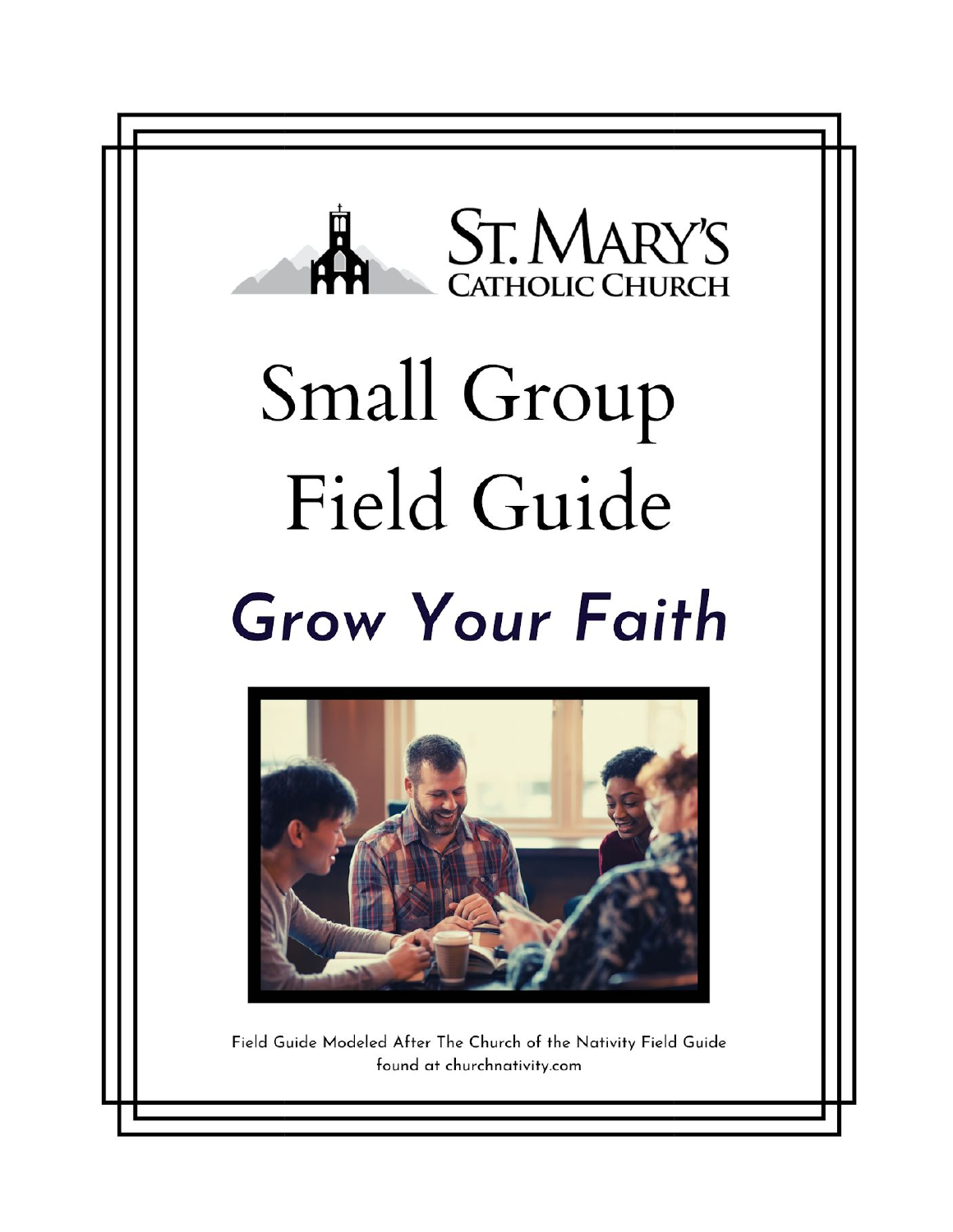

# **Getting Started Checklist**

| Role                      | Name and Phone Number |
|---------------------------|-----------------------|
| <b>Small Group Leader</b> |                       |
| Co-Leader                 |                       |

| <b>Meeting Day</b> | <b>Meeting Time</b> |
|--------------------|---------------------|
|                    |                     |

| <b>Group Members</b> |  |
|----------------------|--|
|                      |  |
|                      |  |
|                      |  |
|                      |  |
|                      |  |
|                      |  |
|                      |  |
|                      |  |
|                      |  |
|                      |  |
|                      |  |
|                      |  |
|                      |  |
|                      |  |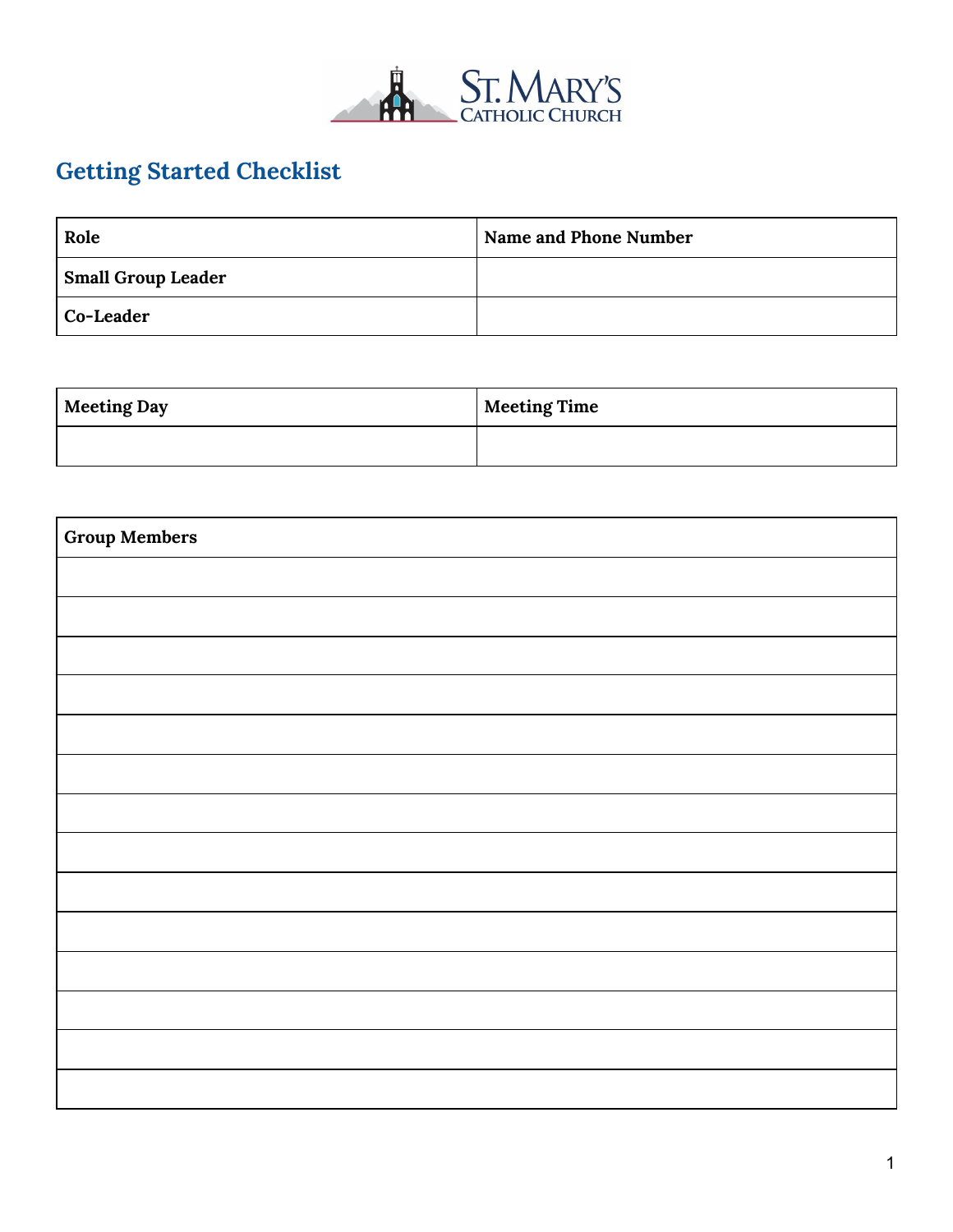

## **Why We're Here & What We're Doing at St. Mary's Church**

### **MISSION of St. Mary's Church**

St. Mary's Church seeks to make the Gospel relevant by honoring the past while building a strong FAITH for today and tomorrow; providing a sense of belonging and safety to its parochial FAMILY, reaching out to those who never found the Church, and those who have lost their connection to the Church; and sustaining an active level of SERVICE in the parish and in our community.

### **PILLARS of St. Mary's Church**

- *Tradition*: Established in 1848, St. Mary's Parish has been preaching the Gospel and celebrating the Sacraments in the heart of Glens Falls. We celebrate our Catholic tradition and want to pass on its riches to our congregation and future generations.
- Faith: We seek to make the Gospel relevant in our own lives and in this current culture, honoring the past by building a strong faith for "the now" - so that the two-thousand year-old faith in Jesus Christ enlivens, enriches, guides, and challenges us every day of our lives.
- *Family*: We welcome everyone, and strive to create a place that is beautiful, safe, and secure. We celebrate the vitality of family life, and the joy of living our faith with our children and teens.
- **Service:** We are thought-provoking, challenging, and active in service within our parish, in the wider community, and in ecumenical and interfaith collaboration.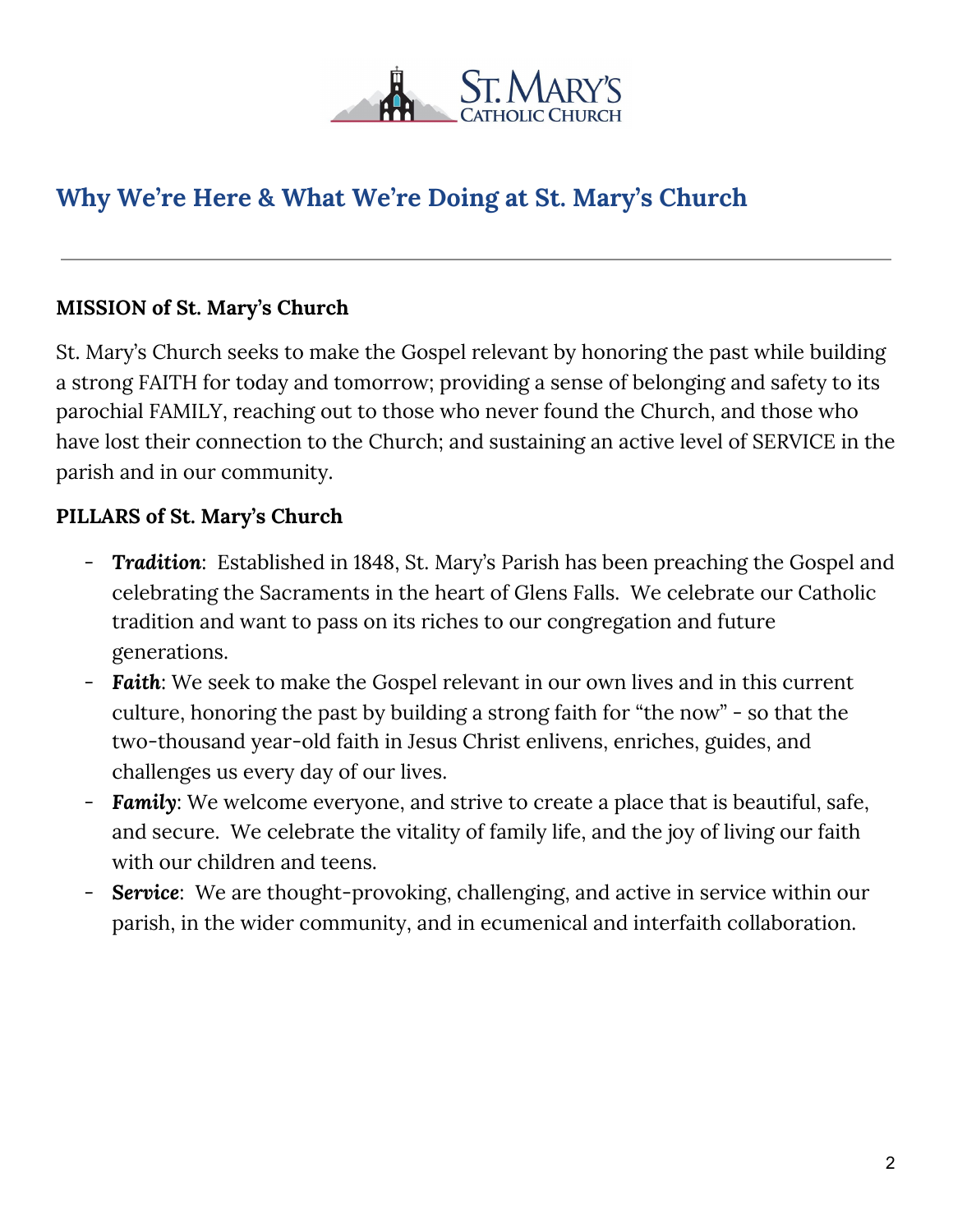

## **How Do I LEAD a Small Group?**

## **Lead As You Follow!**

### **Christ is the true leader of each Small Group.**

He is the one around whom our circles are gathered.

As we follow Christ and grow in our relationship with Him, as spiritual leaders we will lead others into encounters with God. Small Groups are one of the means we use to help each other draw closer into a personal relationship with Christ, learning to rely upon Him, turn to Him and integrate Him into each moment of our daily lives.

As we grow in discipleship, we change – and our lives bear witness to that change. Leadership Matters! As we lead others, we will be helping them find their purpose and identity in Christ. We serve as role models for our group members and call others to transformation and into leadership. Leaders change the atmosphere and cast vision and that encourages the group to go deeper in discipleship and to move outward in service. Small Group leadership is a ministry, approached with a servant's heart. Becoming an effective leader is a journey – one that constantly challenges us to grow and evolve!

> "For where two or three are gathered in my name, there am I among them."

> > -Matthew 18:20-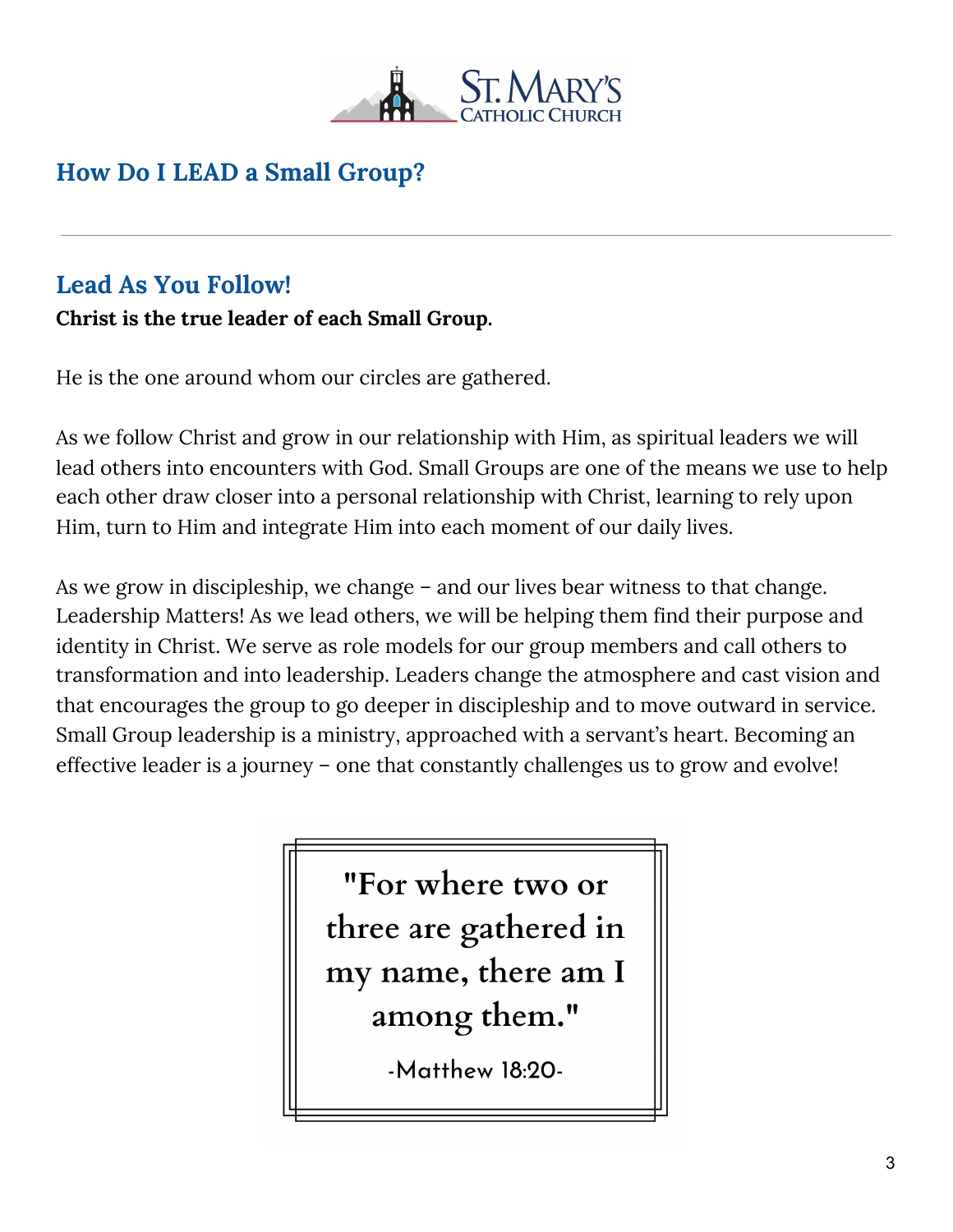

## **Ways Successful Leaders Grow**

#### **The 5 L's of Leadership:**

- 1. Listen Leaders are great listeners
- 2. Learn Have the desire to learn more about your faith and inspire the group
- 3. Love Leaders love because it's all about relationships
- 4. Lead Lead with intention
- 5. Laugh Laugh and enjoy the process

## **At St. Mary's Church, leadership is an intentional process, guided by five simple actions:**

- 1. Listen
- 2. Learn
- 3. Love
- 4. Lead
- 5. Laugh

Relying on these principles, we revolve with Christ as our center, and we grow as we cycle through these principles.

> "And what you have heard from me in the presence of many witnesses entrust to faithful men who will be able to teach others also."

> > -2 Timothy 2:2-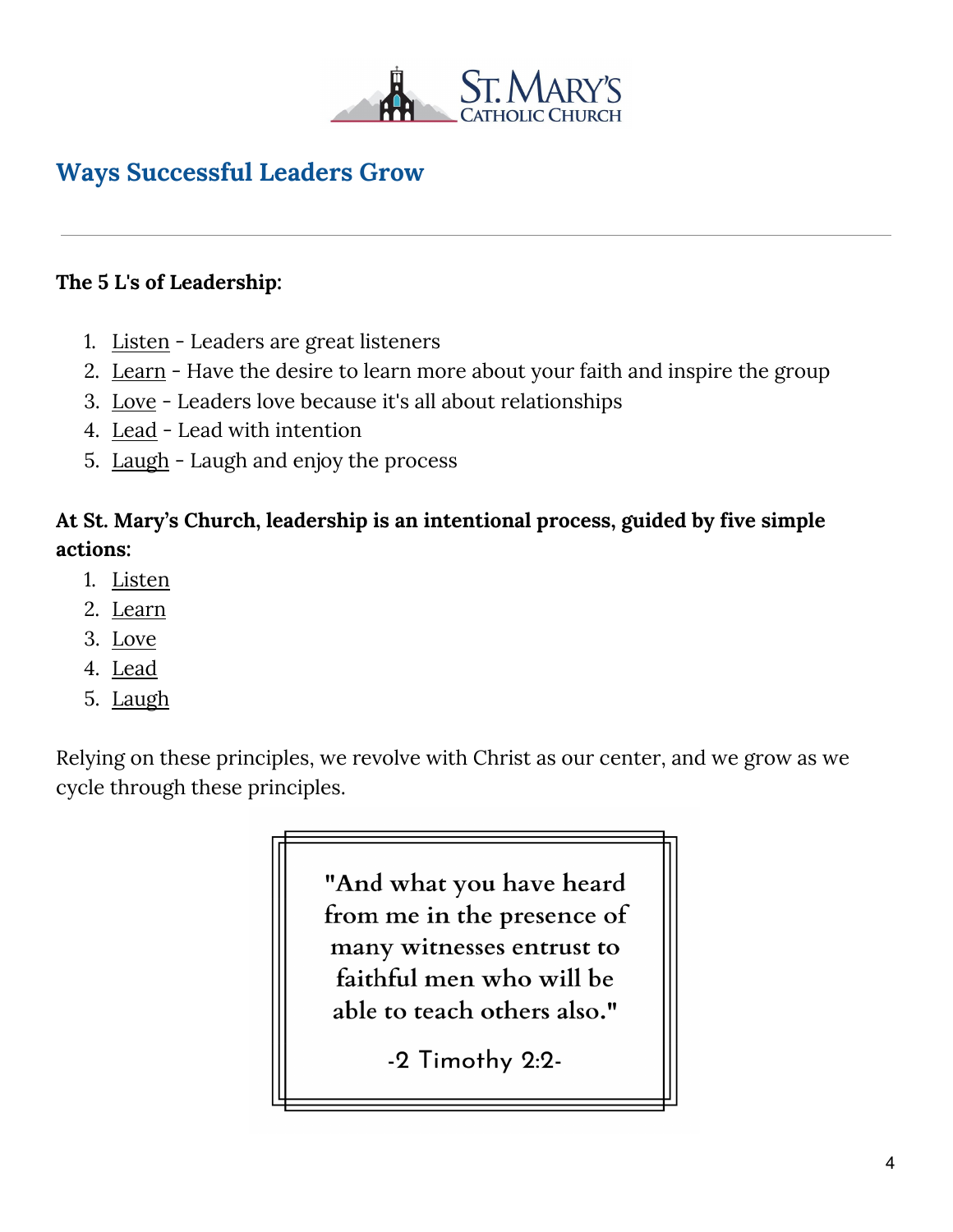

## **Leaders: Deep Breath. Let's Go and Get Started!**

#### **Before Each Group Meeting:**

- Pray
- Preview materials and the discussion questions
- Leader or Co-Leader communicates to confirm location and attendance

### **During Each Group Meeting:**

- Fellowship for approximately 10 minutes
- Open in prayer
- Introduce and watch the material
- Lead a discussion referring to weekly questions as a guide questions are guidelines only
- Announcements and upcoming events
- Close in prayer

### **First Meeting:**

- Pray before group arrives
- Have materials ready: Bible, DVD, questions, etc.
- Pray as a group
- Have everyone introduce themselves be creative
- Ask someone to collect everyone's contact information including birthdays
- Discuss a plan for upcoming meetings
- Distribute Small Group Covenant and discuss (download from website)
- Use the remaining time for DVD series and discussion questions
- Pray with group to conclude the meeting be sure to add any intentions and prayers needed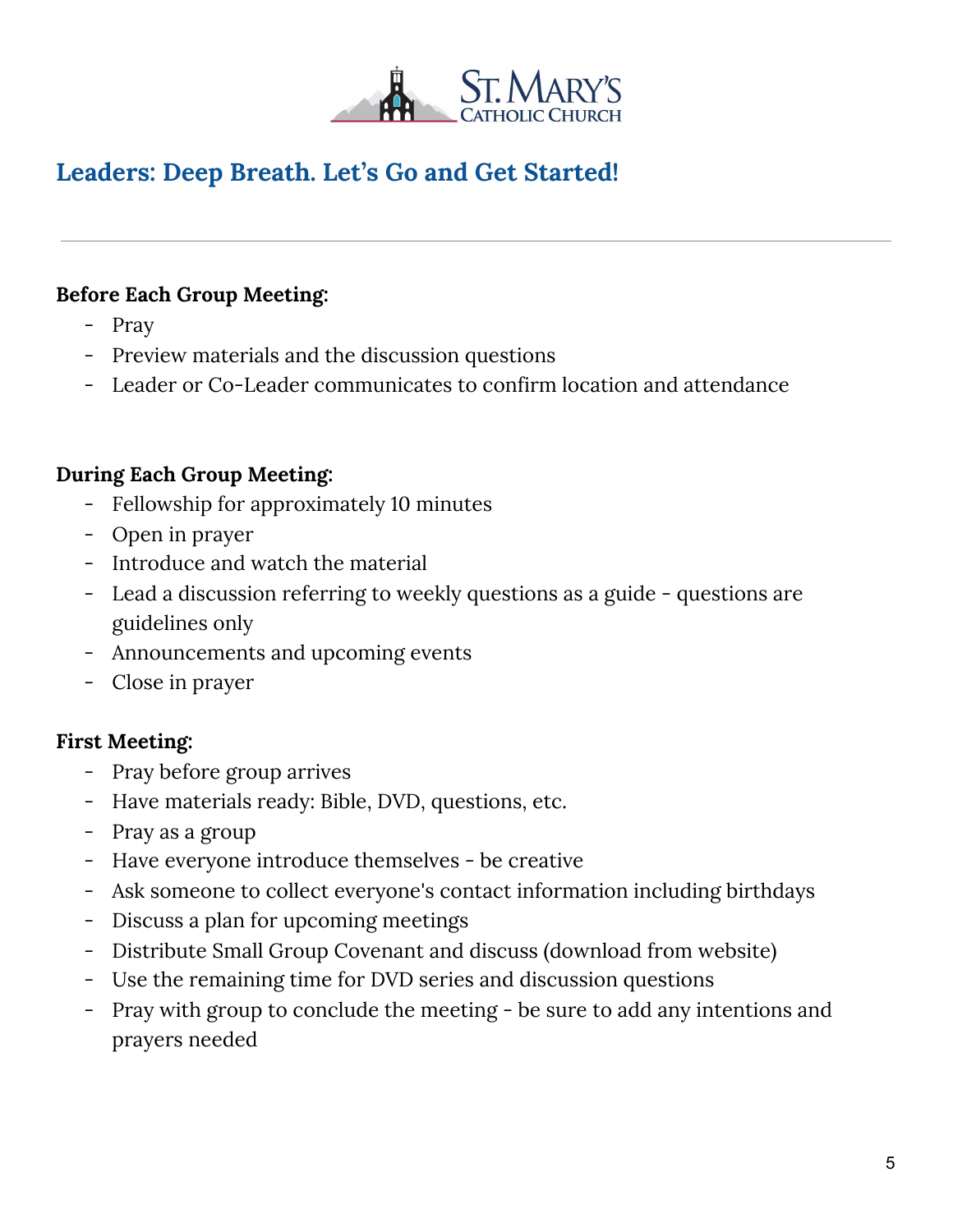

## **Members: You Matter!**

How to Attend a Small Group Meeting

- 1. **Attend**. Sometimes you need the group and other times the group needs you. In order to feel the difference, showing up is all you need to do. Transform your life and just show up weekly!
- 2. **Bring your Bible and a Journal**. Small Group is where the rubber hits the road. It's all about application of the Word of God. So bring your Bible and take notes so you remember what inspired or motivated you!
- 3. **Be Committed**. Grow as a Disciple with a Purpose and a Plan! Live in the Truth in Jesus Christ, and the whole of God's truth has been made manifest.

# *Attendance + God's Word = Commitment*

"Therefore encourage one another and build one another up, just as you are doing."

-1 Thessalonians 5:11-